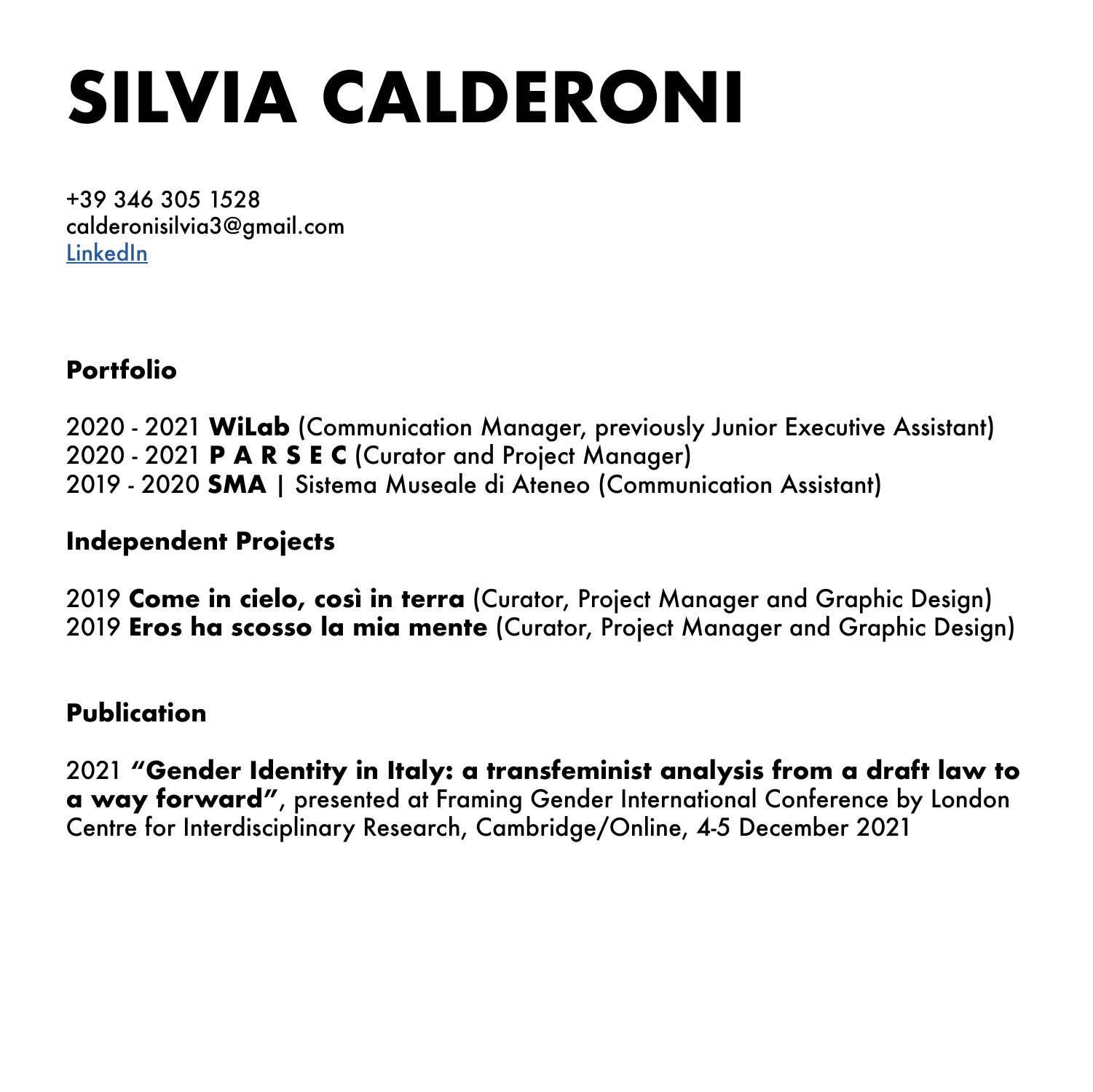## **WiLab**

## **Social Media & Website**

[wilab.cnit.it](http://wilab.cnit.it)

**[Facebook](https://www.facebook.com/wilabcnit/)** 

**[LinkedIn](https://www.linkedin.com/company/wilab)** 

[Youtube](https://www.youtube.com/channel/UCAFLPr5PStXz7A2da6f5QIg)

**Event: "Benvenuti al WiLab: l'ecosistema 5G (e oltre) per la ripresa" - I**



### **Official logo and Application**



**Enabling the Future** 



## **WiLab**

Template of the basic graphics created for all communication materials of the event

[Link](http://wilab.cnit.it/activities/benvenuti-wilab/) to the event

**CITILLET** 

### **NIC HUAWEI**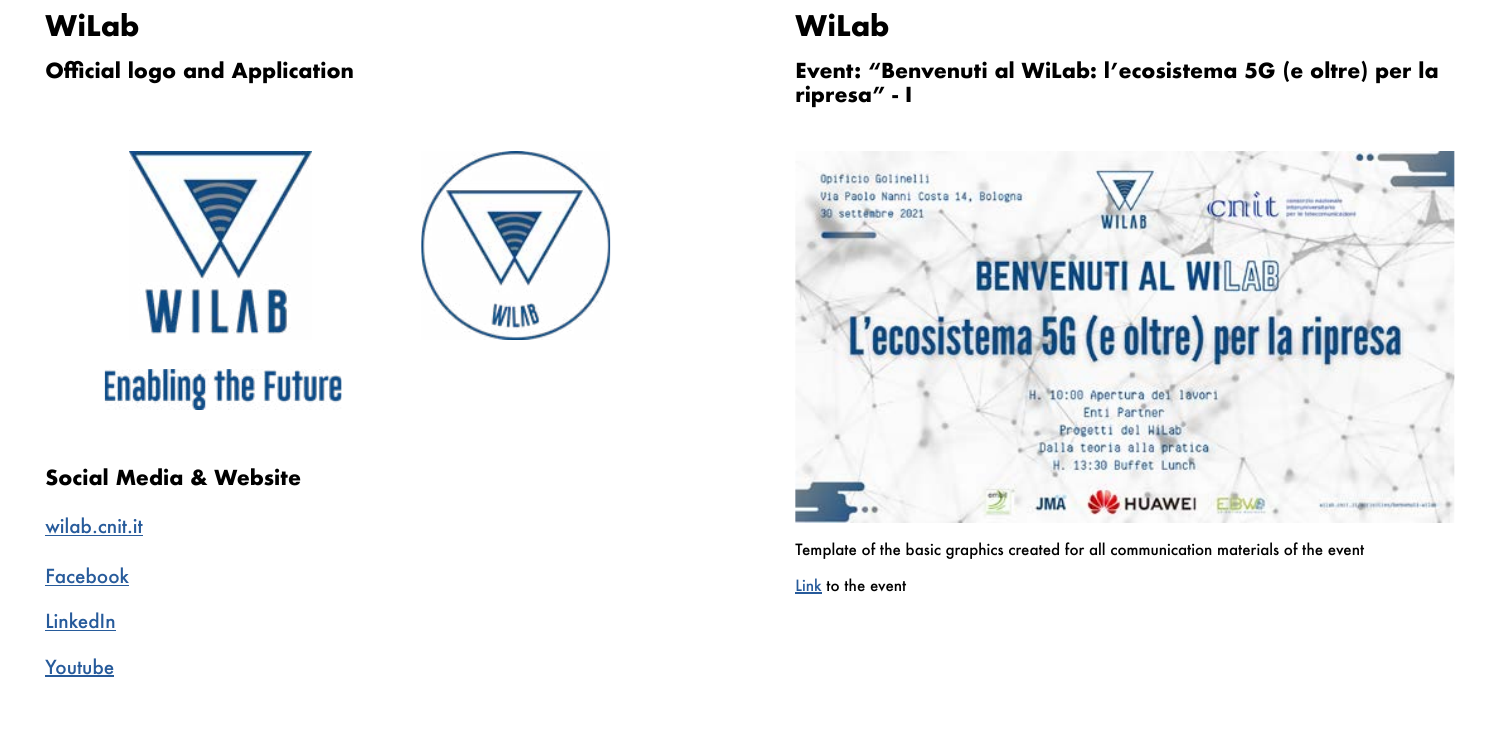**Event: "Benvenuti al WiLab: l'ecosistema 5G (e oltre) per la ripresa" - II**

Examples of template application: slides and roll-ups. I have also produced merchandising, flyers, t-shirts, etc.

## **WiLab**

**Event: "Benvenuti al WiLab: l'ecosistema 5G (e oltre) per la ripresa" - III**



## **WiLab**



Drawing for Power Point presentation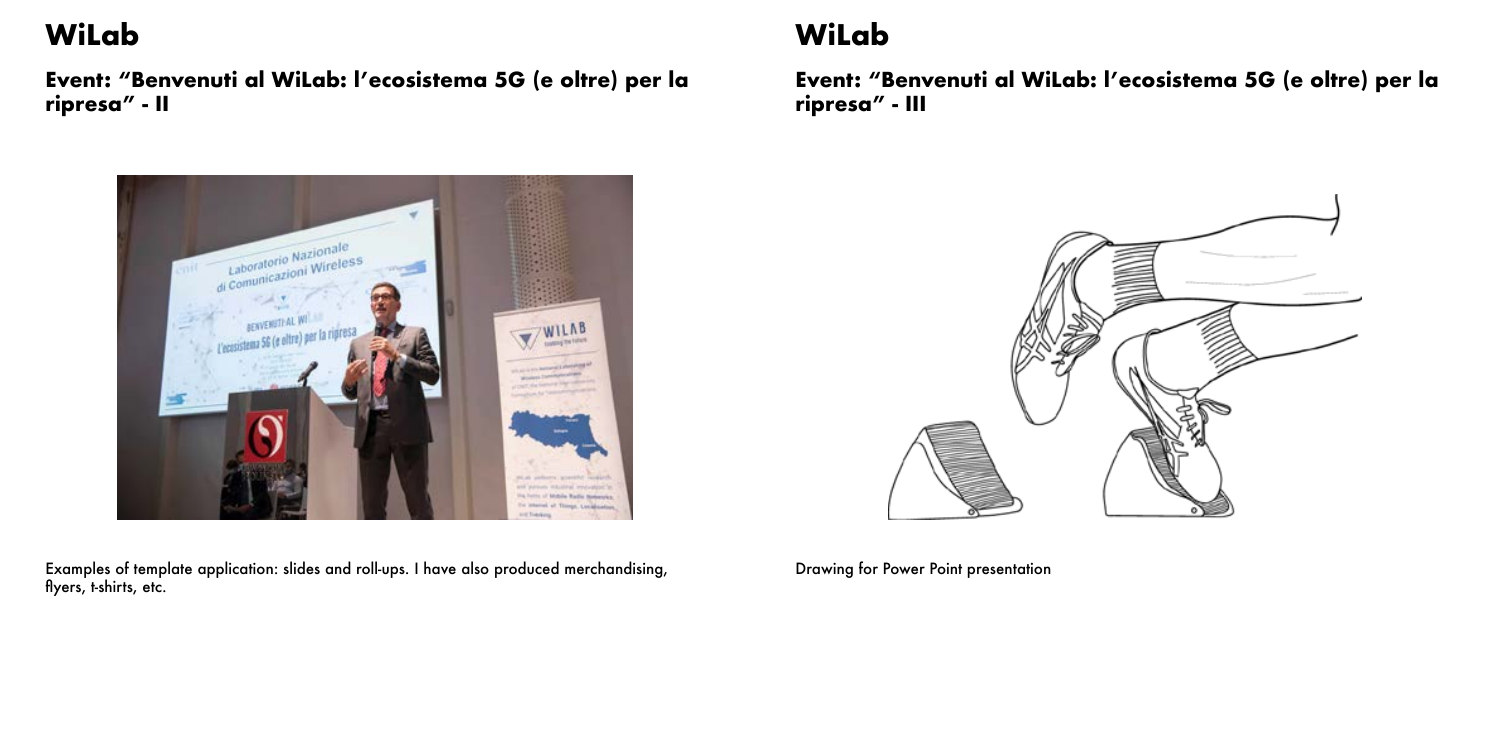Trailer realised for the event and published on the same day of the event: <https://www.youtube.com/watch?v=Wtad1nCWApE>

Post event video: <https://www.youtube.com/watch?v=L7H08OWdGFY&t=3s>

**Event: "Benvenuti al WiLab: l'ecosistema 5G (e oltre) per la ripresa" - IV**

## **WiLab**

**Logo of IMMUNet project and application**



## **WiLab**

**[Website](http://www.iracon.org/immunet/)**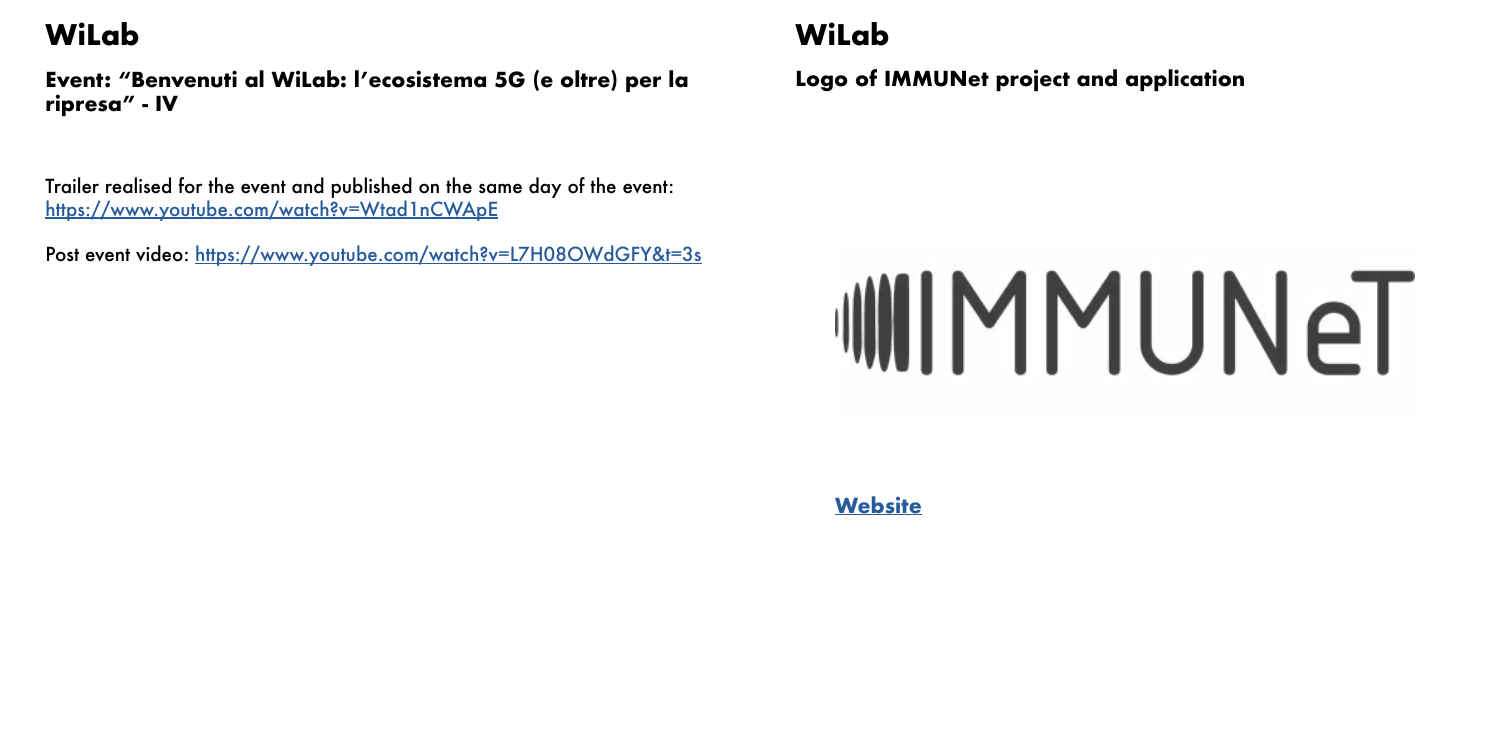**SoftSkillsforSuccess project - Logo**

**WiLab**

### **Social Media & Website**

[softskills4success.org](http://www.softskills4success.org)

**[LinkedIn](https://www.linkedin.com/company/77610715/admin/)** 



Event Banner

[Link t](http://www.softskills4success.org/il-ruolo-delle-soft-skill-nella-formazione-dellingegnere/)o the event

**SoftSkillsforSuccess project - Event**



## **WiLab**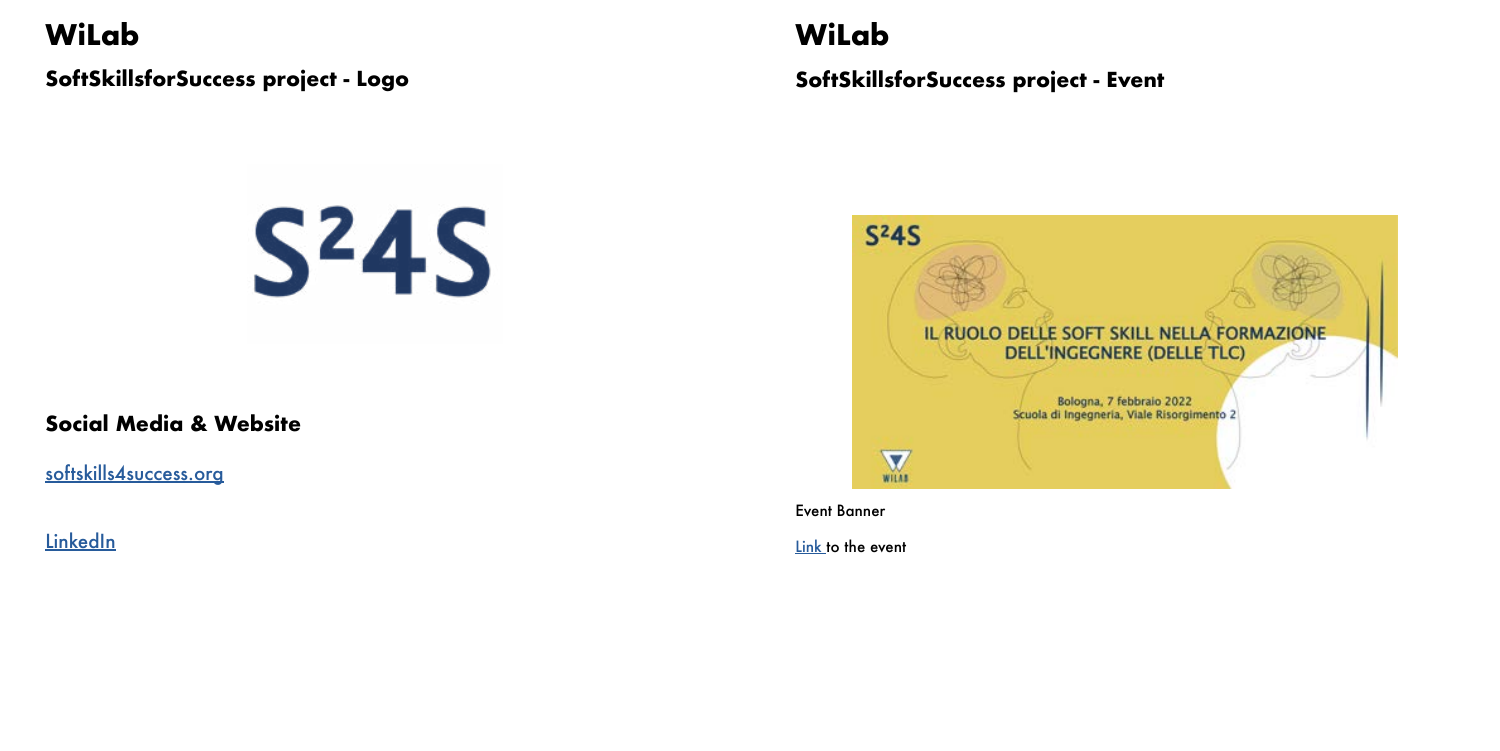### **Logo of INTERACT project (not published yet)**



## **WiLab**

Other WiLab events for which I was responsible for graphics and communication:

[Hackathon 2020](http://wilab.cnit.it/activities/hackathon-2020/)

[WiLab Huawei JIC Workshop on "Intelligent IoT fro 6G"](http://wilab.cnit.it/activities/wilab-huawei-jic-workshop-on-intelligent-iot-for-6g/)

For other WiLab videos, visit the [youtube c](https://www.youtube.com/watch?v=aujynPVVfqw)hannel

**Other**

## **WiLab**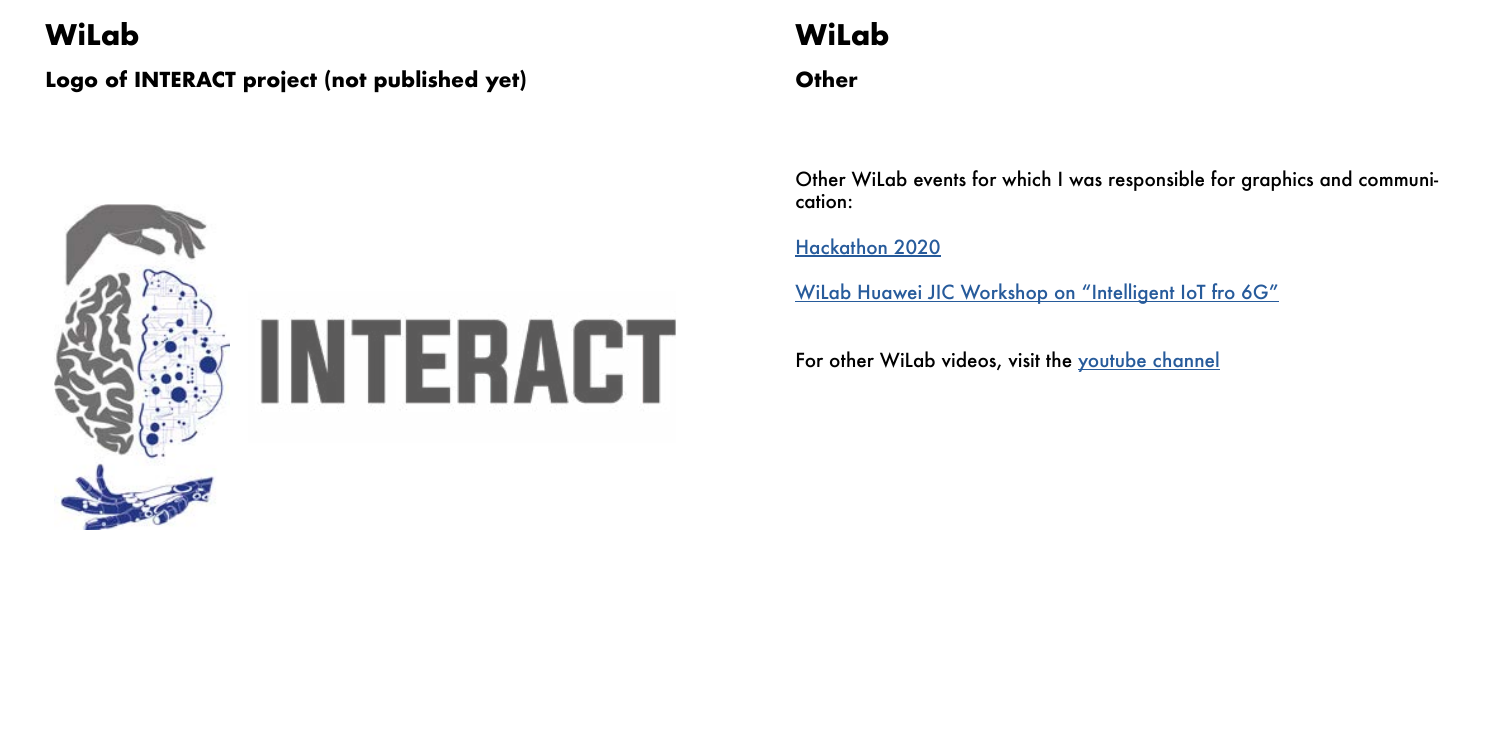### **Social Media & Website**

**[Facebook](https://www.facebook.com/PARSEC.BO)** 

**[Instagram](https://www.instagram.com/parsec.bo/)** 

[parsecbologna.com](https://parsecbologna.com)

**Articles and Texts**

["Il perturbante domestico e le politiche dell'abitare" \(ENG Version\)](https://parsecbologna.com/en/domestic-perturbant-and-politics-of-living/)

## **P A R S E C**

### **Drawings for the museum (Adobe Illustrator)**





### **SMA**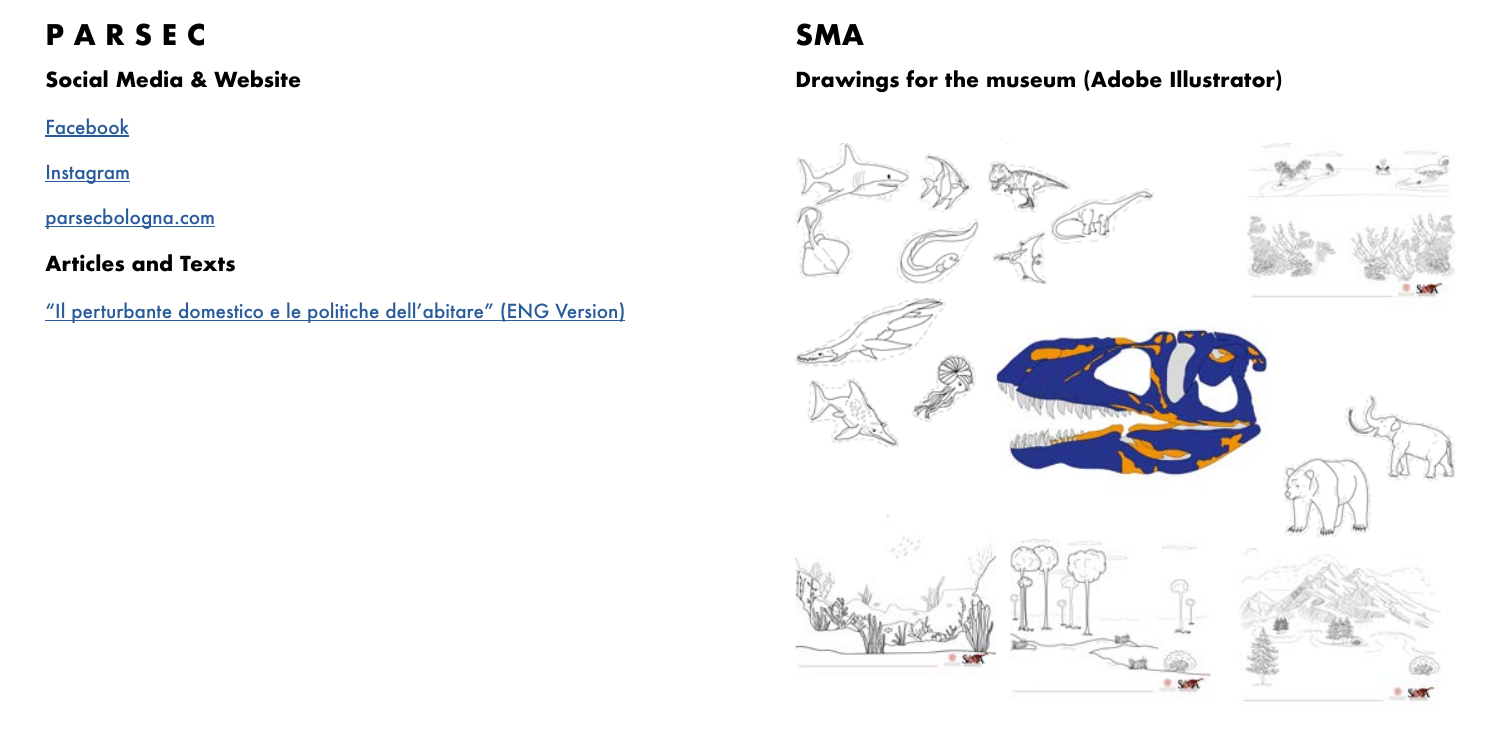I curated and created, through Adobe InDesign, the catalogue and the [graphic](https://silviacalderoniorg.files.wordpress.com/2020/06/catalogo-impaginato.pdf) of the exhibition. I curated the press release and PR, as well as the installment of the artworks.

Visit the [website](https://collettivoartenoma.wixsite.com/collettivoartenomade/come-in-cielo-cosi-in-terra)

### **Social Media & Website**

[sma.unibo.it](https://www.instagram.com/museiunibo/)

**[Facebook](https://www.instagram.com/museiunibo/)** 

**[Instagram](https://www.instagram.com/museiunibo/)** 

## **SMA**

### **Come in cielo, così in terra | Art Exhibition | 2019 | Italy**

## **INDEPENDENT PROJECTS**



*Come in cielo, cosí in terra*, Install view of Melissa Arras (left) and Alex Ward (right), Pescherie della Rocca, Sept - Oct 2019, Lugo IT